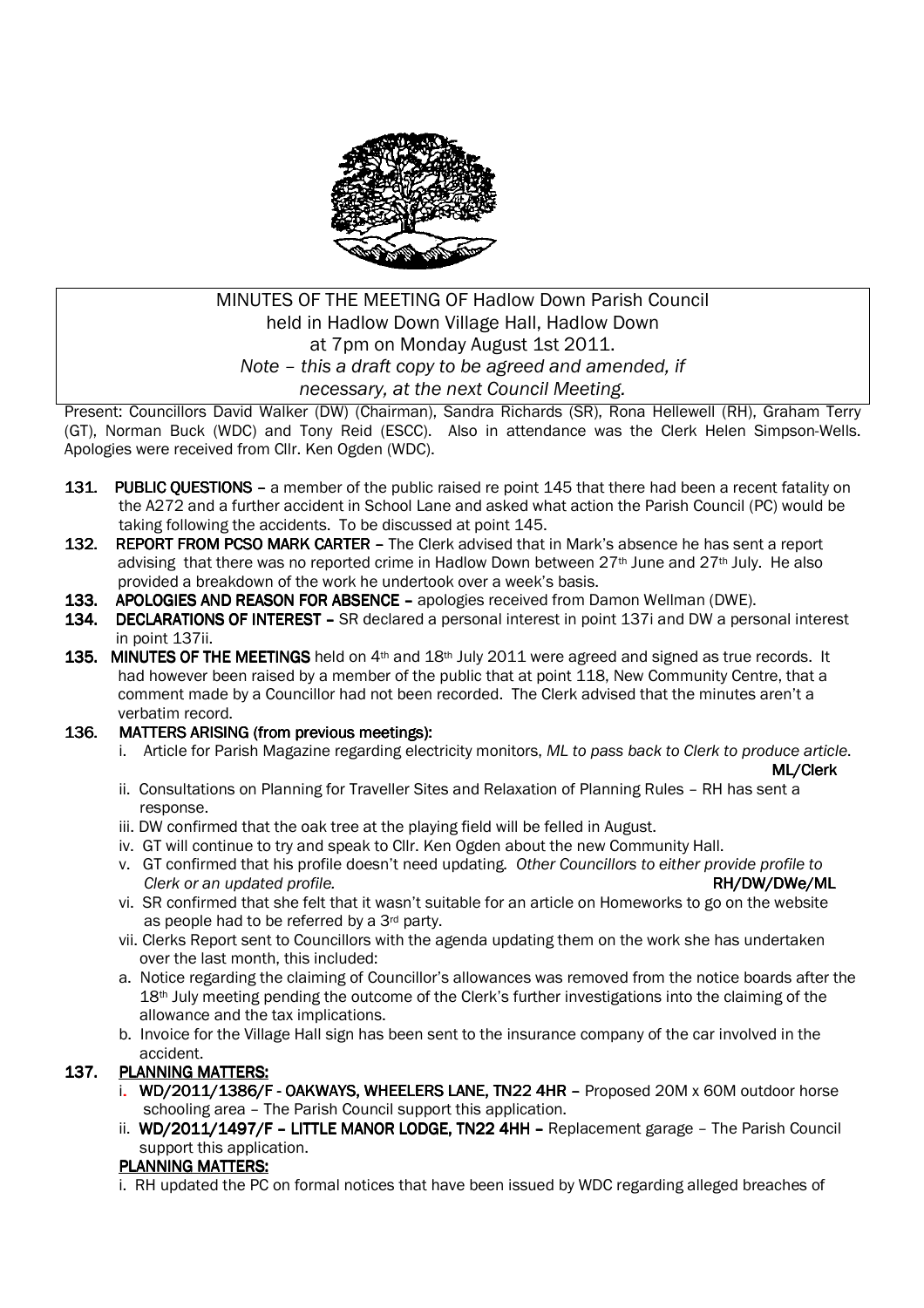planning control at land west of Scocus Barns.

138. REPORTS FROM CLLR. TONY REID, ESCC and CLLR. NORMAN BUCK WDC - TR advised that consultation Is being undertaken over business rates being retained by local government. ESCC will suffer a reduction In income from central government. He confirmed that he won't be standing for re-election in 2013. In the meantime he will be looking at how ESCC can support local businesses and what problems businesses encounter. Evidence will be collected up to Christmas and then recommendations produced in March. TR confirmed that WDC will be involved in looking at planning issues for businesses. A discussion was held over how the PC may be affected by changes to planning rules.

 NB apologized that he hadn't been able to attend meetings recently, he is aiming to attend each meeting in future and is available for assistance over the telephone.

 The state of side roads for cyclists was highlighted to TR. *Clerk to add to agenda for SLR meeting and write to Highways.* Clerk

 Councillors commented on how well the resurfaced Main Road looks, concern was however expressed that some lorry drivers ignored the road closure signs. *Clerk to add to agenda for SLR meeting*. Clerk NB expressed concern that there are 3 different speed limits through the village, TR advised that Highways would have been following national policy guidelines, localism may alter this in the future. 20mph speed limit outside the school to also be added to SLR agenda. **Clerk** 

139. BANK RECONCILIATION: - dated 26th July 2011 agreed and signed.

## 140. OTHER FINANCE MATTERS -

- i. The PC agreed to a donation of £25 towards the postal and stationery costs for Uckfield Railway Line Parishes Committee.
- ii. The Clerk updated the PC on ESCC's comments regarding payment for the replacement arm at the junction of the 2 Wilderness Lane's. It was agreed that the PC would pay the full cost. *Clerk to add to agenda to be discussed at SLR meeting.* **Clerk Clerk Clerk**
- iii. £369.60 has been received for VAT repayment
- iv. The Clerk has liaised with the contractor over the quality of the work at the play area and burial ground. The burial ground now looks good and the play area is being monitored. Any extra work will be agreed with the Clerk prior to it being undertaken. At contract renewal GT will accompany applicants to explain the PC's requirements.

#### 141. ACCOUNTS FOR PAYMENT: The following were agreed by all and cheques signed:

- i. Helen Simpson-Wells. Salary £740.52 includes £13.50 for mileage, £620 already paid by standing order, therefore cheque raised for £120.52.
- ii. Playsafety Ltd £121.20 annual play area safety inspection and risk assessment
- iii. Wealden District Council £66.96 dog bin emptying
- 142. NEW COMMUNITY HALL GT advised that he has written to the committee tendering his resignation once the survey has been undertaken. He explained his reasons for making this decision. The committee are expecting to meet with planning at the end of August and an article has gone in the Parish Magazine regarding the survey. GT explained how the committee came to their decision over what would go in the survey. The PC felt that they could not agree at the  $18<sup>th</sup>$  July meeting to give a grant to pay for the planning consultation until the survey had been undertaken. They did not see this as a lack of support for the committee. *GT to organize a meeting between the committee and the Parish Council, Clerk to minute the meeting.* **Clerk**

## 143. OUALITY COUNCIL –

Cllr. Michael Lunn (ML) joined the meeting at 8:25pm

 It was agreed that the PC need to produce a quarterly newsletter. *SR and GT to liaise and bring recommendations to the September meeting.*  $GT/SR$ 

Responsibility for the different areas were allocated:

Clerk: Electoral mandate; qualifications; meetings; terms and conditions and accounts.

SR: Communications.

ML: Annual report.

GT: Accounts and promoting local democracy and citizenship

DW: Code of conduct; terms and conditions and other

RH: Training

*All to complete as much as they can by the next meeting.* ALL

 The Clerk confirmed that other clerks have advised that it takes between 21-50 hours to complete the folder, depending on how much is already in place.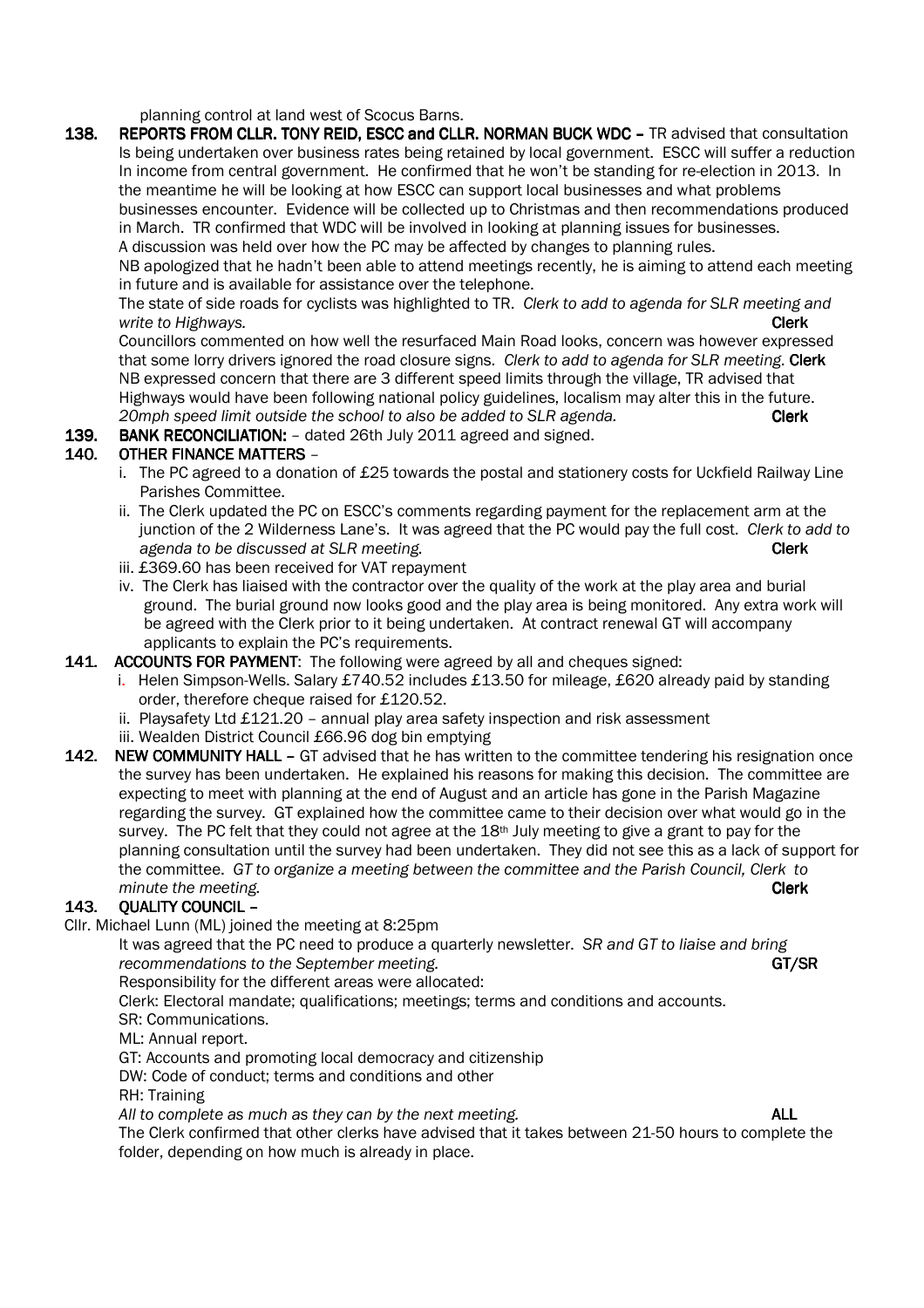- 144. PLAY AREA SAFETY INSPECTION REPORT GT went through the report and the issues that have been raised. *He will compile a response to those items that the report highlighted as low or medium risk.* Nothing was identified as a high risk. GT and the state of the state of the GT gT gT gT gT gT gT gT gT gT gT gT
- 145. SPEEDING WITHIN THE VILLAGE the Clerk updated the meeting on correspondence she has received and that there has recently been a fatality near The Toll. She is awaiting a response from other Clerks and from Highways department regarding electronic speed signage. School Lane is only allocated for Speedwatch, the community casualty reduction officer is seeing if it can be put forward for speed enforcement by the police, however due to the distance between the speed signs at the top of the junction and the national speed limit this may not be possible.

The Clerk has been sent details of Speedwatch recordings. Concern was expressed over the lack of people willing to assist with Speedwatch.

*Clerk to contact Village Maintenance Team to see if they can clear vegetation around signs, although*  landowners are also encouraged to cut vegetation back in order that the signs can be seen clearly. **Clerk** *Clerk to add items to SLR agenda to discuss ideas to reduce speed within the village and the dangerous crossroads at Stocklands Lane and Five Chimneys Lane.* **<b>Clerk Clerk** DW left the meeting at 8:53

A discussion was held over the problem of where the Air Ambulance would land if there is a major accident.

DW rejoined the meeting at 8:54

*Clerk to write to the Air Ambulance offering the PC's assistance over sites for landing.* **Clerk** *Clerk to add item to the SLR agenda regarding the number of accidents near The Toll.* Clerk

- 146. CORE STRATEGY EXAMINATION it was confirmed that the Core Strategy got voted through at the WDC environment scrutiny meeting. There was healthy debate over village development boundaries. There will be further consultation over rural development.
- 
- 147. **HOUSING ALLOCATIONS POLICY** response was agreed, *Clerk to complete.* **CHANGE OF RESPONSIBILITY** as the Safer Wealden Partnership no longer exists. Cllr. Damon Wel CHANGE OF RESPONSIBILITY - as the Safer Wealden Partnership no longer exists, Cllr. Damon Wellman's responsibilities to be changed to Neighbourhood Policing Rural Panel and Joint Action Group along with Neighbourhood Watch.
- 149. STANDING ORDERS the PC ratified the new Standing Orders.
- 150. CLOSED BURIAL GROUNDS a discussion was held over the options available, it was decided that the PC wanted to go with the option for WDC to continue with the maintenance and for WDC not to charge villagers a special expense on their council tax or for the PC to take over the maintenance. *Clerk to write to WDC.* Clerk
- **151. COUNCILLOR ALLOWANCES** the Clerk advised the PC that they would need to be set up as employees on payroll in order to receive their allowance. WDC are disputing with the SLCC solicitor over the payment of allowances to co-opted members, Clerk awaiting outcome. All Cllrs. at the meeting decided not to take the allowance.
- 152. COMMUNITY PLAN communication has been received from ESCC regarding some of the items in the plan, *Clerk to chase AiRS for contact details .* **Clerk** 2008 **Clerk** 2014 **Clerk**
- 153. PARISH EMERGENCY RADIO NETWORK RH updated the PC on the meeting she had with Eddie Westfield and about the proposal that all Parish Councillors be associate members of the Emergency Plan Team. She has responded to WDC regarding the emergency radio network and has requested costings from them. Emergency Plan team meeting to be held in August.<br>154. DIAMOND JUBILEE BEACON - the Clerk updated the meeting on informat
- DIAMOND JUBILEE BEACON the Clerk updated the meeting on information she had received regarding the possibility of lighting a beacon to celebrate the Queen's Diamond Jubilee. It was decided that this wasn't feasible.
- 155. DAYS OF MEETINGS a special motion had been received to change the day of the meetings to a Tuesday. The original decision to move to a Monday was made prior to Zumba being booked in the Main Hall. It was agreed that meetings would move to 7pm on the first Tuesday of a month with effect from Tuesday 6<sup>th</sup> September. There would also be occasional meetings on the 3<sup>rd</sup> Tuesday.

156. REPORTS FROM COUNCILLORS (COUNCIL MATTERS AND OUTSIDE BODIES): Rights of Way, Highways, Footpaths & Wealdlink – Cllr. Sandra Richards – SR updated the PC on changes to the bus services. No. 319 has been replaced by the 248 Rider Service which runs Monday – Friday. The 196 Countryliner service will only run on a Monday. An article has been put on the website and in the Parish Magazine

# 157. CLERK'S MATTERS:

- i. Hours were checked agreed and signed.
- ii. Eplanning to start on 30<sup>th</sup> August, no more paper plans will be sent after  $26th$  August.